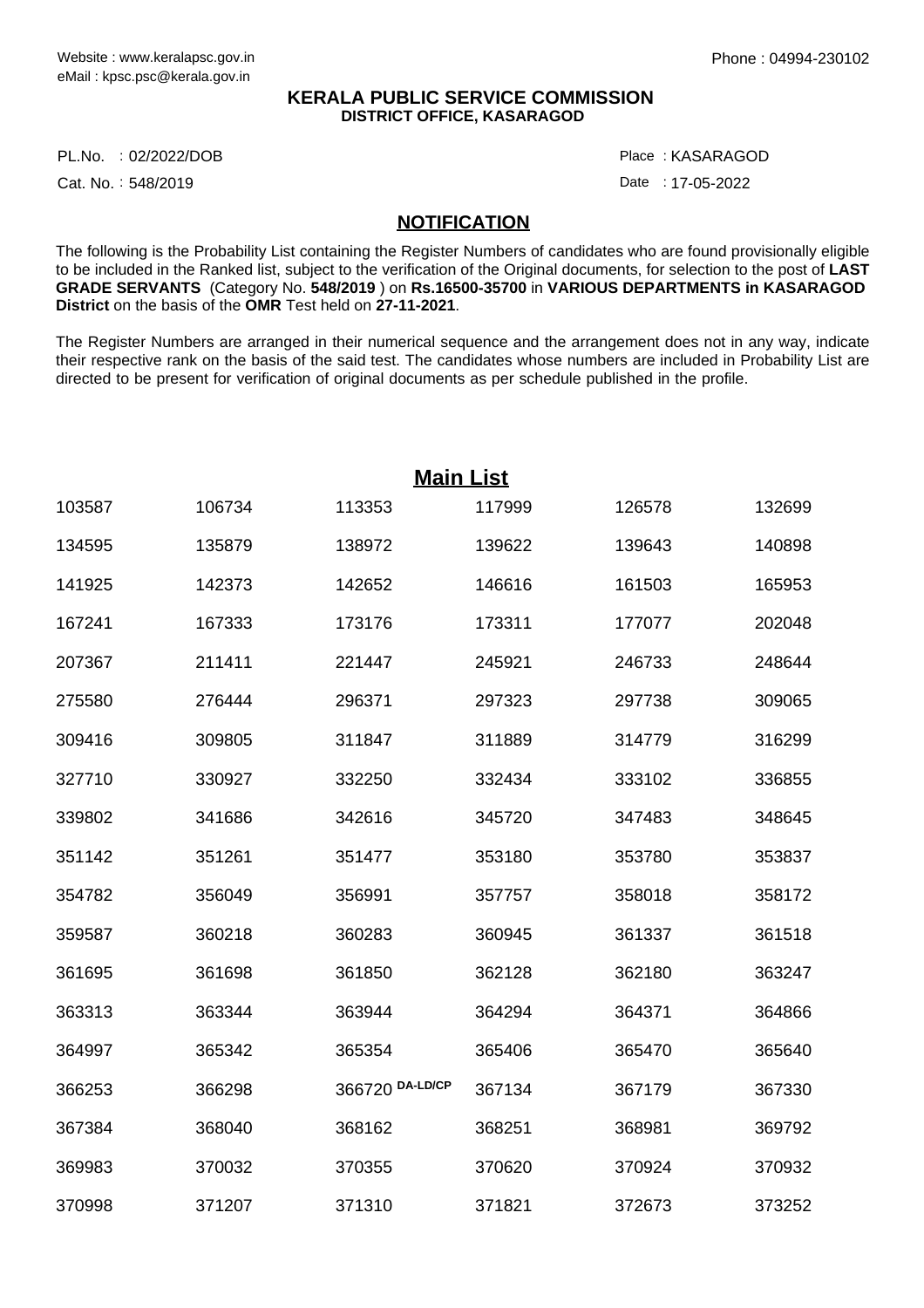LAST GRADE SERVANTS KASARGODE

|        |        |                 |                 |        | <b>INAOAI</b> |
|--------|--------|-----------------|-----------------|--------|---------------|
| 374021 | 374094 | 374255          | 374321          | 374324 | 374485        |
| 374645 | 374676 | 374732          | 374734          | 374807 | 374817        |
| 374822 | 374869 | 374953          | 375090          | 375185 | 375207        |
| 375236 | 375245 | 375335          | 375347          | 375366 | 375439        |
| 375492 | 375496 | 375500          | 375560          | 375616 | 375619        |
| 375639 | 375655 | 375721          | 375730          | 375750 | 375774        |
| 375786 | 375804 | 375824          | 375864          | 375923 | 375924        |
| 375977 | 376012 | 376017          | 376027          | 376075 | 376104        |
| 376109 | 376119 | 376139          | 376148          | 376153 | 376157        |
| 376189 | 376195 | 376255          | 376332          | 376400 | 376412        |
| 376450 | 376483 | 376512          | 376530          | 376532 | 376535        |
| 376550 | 376554 | 376750          | 376898          | 376903 | 376926        |
| 376938 | 376956 | 376977          | 376982          | 376995 | 377075        |
| 377098 | 377101 | 377181          | 377201          | 377241 | 377371        |
| 377373 | 377393 | 377428 DA-LD/CP | 377442 DA-LD/CP | 377447 | 377521        |
| 377533 | 377552 | 377554          | 377568          | 377580 | 377595        |
| 377645 | 377655 | 377696          | 377710          | 377734 | 377803        |
| 377807 | 377828 | 377861          | 377864          | 377908 | 377914        |
| 377920 | 377935 | 377940          | 377942          | 377957 | 377960        |
| 377993 | 377994 | 378018          | 378059          | 378094 | 378097        |
| 378099 | 378144 | 378149          | 378154          | 378158 | 378181        |
| 378195 | 378200 | 378269          | 378280          | 378283 | 378340        |
| 378349 | 378378 | 378393          | 378464          | 378511 | 378514        |
| 378517 | 378533 | 378559          | 378573          | 378579 | 378591        |
| 378604 | 378637 | 378641          | 378724          | 378795 | 378800        |
| 378802 | 378822 | 378830          | 378840          | 378867 | 378871        |
| 378922 | 378942 | 379011          | 379023          | 379080 | 379081        |
| 379102 | 379120 | 379200          | 379246          | 379253 | 379257        |
| 379291 | 379352 | 379374          | 379402          | 379434 | 379451        |
| 379484 | 379501 | 379509          | 379512          | 379529 | 379560        |
| 379573 | 379576 | 379594          | 379610          | 379613 | 379636        |
| 379650 | 379654 | 379665          | 379673          | 379675 | 379730        |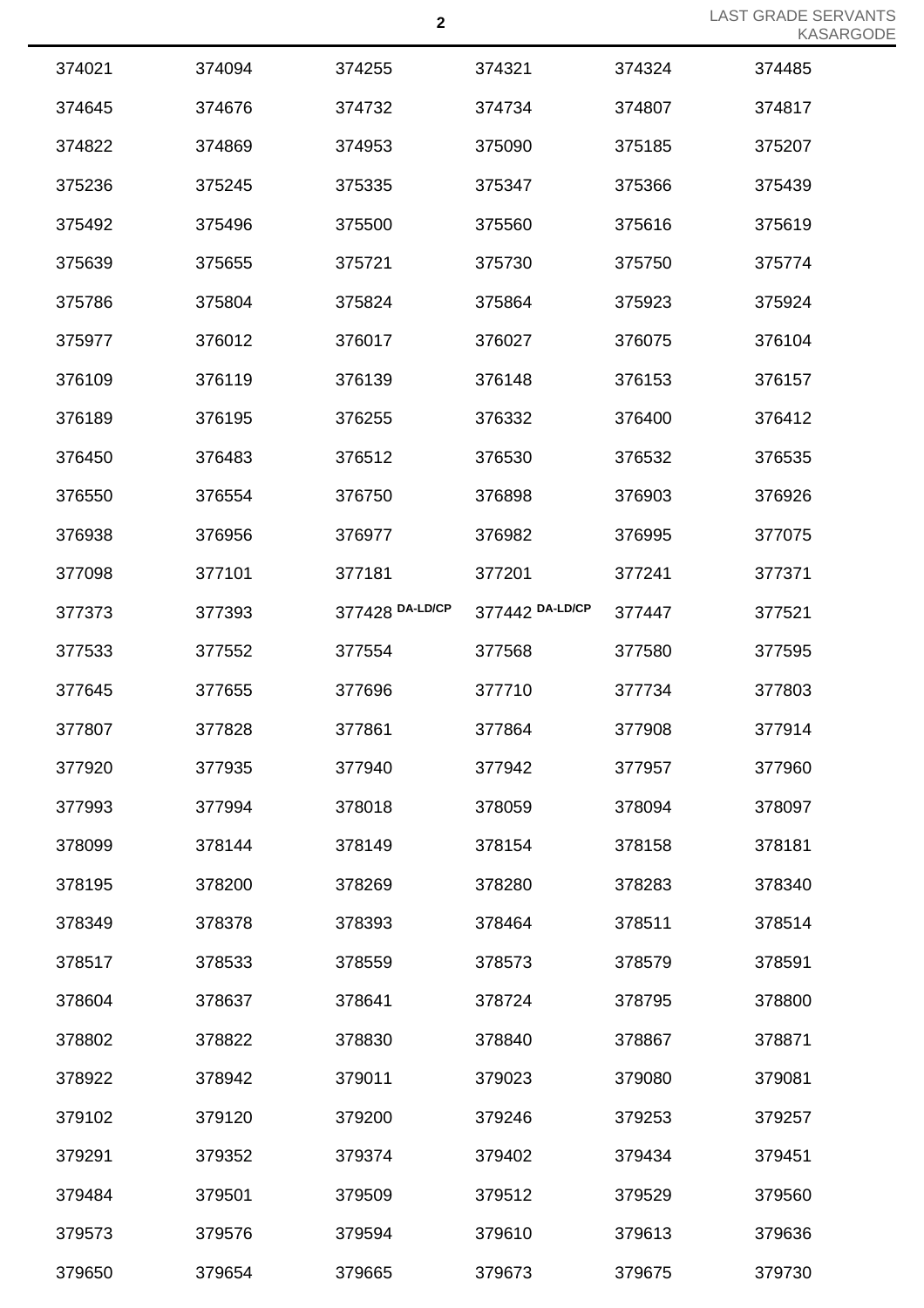LAST GRADE SERVANTS ASARGODE

| LAST GRADE SE<br>$\mathbf{3}$<br>KAS/ |        |              |                           |        |        |  |  |
|---------------------------------------|--------|--------------|---------------------------|--------|--------|--|--|
| 379796                                | 379802 | 379840       | 379859                    | 379902 | 379907 |  |  |
| 379925                                | 379933 | 379938       | 379955                    | 380030 | 380059 |  |  |
| 380073                                | 380119 | 380125 DA-LV | 380182                    | 380257 | 380302 |  |  |
| 380303                                | 380304 | 380334       | 380360                    | 380382 | 380388 |  |  |
| 380419                                | 380545 | 380565       | 380583                    | 380685 | 380714 |  |  |
| 380721                                | 380754 | 380762       | 380793                    | 380855 | 380882 |  |  |
| 380884                                | 380958 | 380969       | 380980                    | 381084 | 381158 |  |  |
| 381248                                | 381307 | 381308       | 381351                    | 381366 | 381376 |  |  |
| 381438                                | 381506 | 381632       | 381643                    | 381644 | 381701 |  |  |
| 381709                                | 381711 | 381765       | 381835                    | 381902 | 381937 |  |  |
| 381940                                | 381961 | 381963       | 382025                    | 382079 | 382081 |  |  |
| 382084                                | 382090 | 382091       | 382107                    | 382121 | 382123 |  |  |
| 382138                                | 382186 | 382253       | 382285                    | 382348 | 382358 |  |  |
| 382404                                | 382452 | 382530       | 382544                    | 382558 | 382601 |  |  |
| 382616                                | 382637 | 382645       | 382653                    | 382676 | 382685 |  |  |
| 382692                                | 382710 | 382713       | 382724                    | 382750 | 382777 |  |  |
| 382787                                | 382800 | 382810       | 382814                    | 382833 | 382842 |  |  |
| 382854                                | 382888 | 382932       | 383030                    | 383031 | 383033 |  |  |
| 383036                                | 383037 | 383048       | 383059                    | 383080 | 383086 |  |  |
| 383143                                | 383148 | 383165       | 383206                    | 383262 | 383296 |  |  |
| 383297                                | 383315 | 383367       | 383374                    | 383400 | 383404 |  |  |
| 383406                                | 383421 | 383462       | 383466                    | 383478 | 383486 |  |  |
|                                       |        |              | <b>Supplementary List</b> |        |        |  |  |
|                                       |        |              | Ezhava/Thiyya/Billava     |        |        |  |  |
| 200680                                | 221309 | 275662       | 281509                    | 294318 | 314963 |  |  |
| 331138                                | 331981 | 332860       | 342032                    | 342040 | 346344 |  |  |
| 357237                                | 357824 | 361925       | 363918                    | 364403 | 365275 |  |  |
| 365879                                | 369291 | 369552       | 374733                    | 374845 | 375461 |  |  |
| 375768                                | 375838 | 375934       | 376030                    | 376047 | 376143 |  |  |
| 376238                                | 376338 | 376481       | 376620                    | 376771 | 376857 |  |  |

377025 377419 377505 377633 378031

378091 378153 378194 378351 378353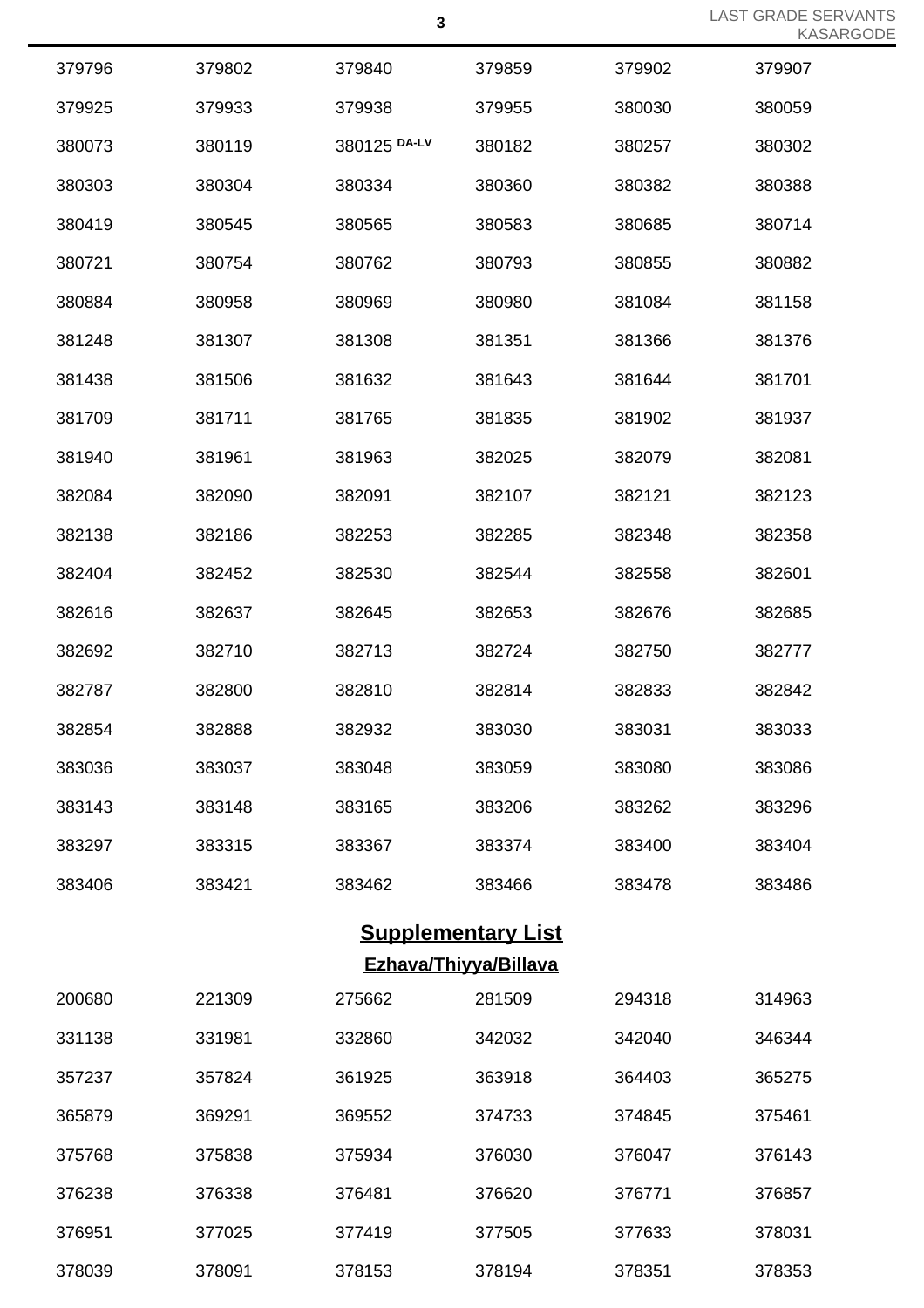|               |              |        |                        |        | <b>KASARGODE</b> |  |
|---------------|--------------|--------|------------------------|--------|------------------|--|
| 378917        | 378978       | 379121 | 379169                 | 379213 | 379318           |  |
| 379474        | 379649       | 379965 | 380231                 | 380480 | 380881           |  |
| 380967        | 380973       | 381067 | 381154                 | 381172 | 381283           |  |
| 381336 DA-LV  | 381375       | 381439 | 381608                 | 381728 | 381760           |  |
| 381823        | 382037       | 382187 | 383005                 | 383082 | 383263           |  |
| 383423        | 383431       |        |                        |        |                  |  |
|               |              |        | <b>Scheduled Caste</b> |        |                  |  |
| 100948        | 109582       | 117681 | 122876                 | 124283 | 139724           |  |
| 149280        | 168056       | 183840 | 231773                 | 247103 | 264190           |  |
| 270741        | 278279       | 281743 | 282118                 | 284512 | 285458           |  |
| 296744        | 297939       | 314375 | 314586                 | 315183 | 318532           |  |
| 321259        | 328845       | 330436 | 336140                 | 339559 | 341733           |  |
| 345842        | 351584       | 354768 | 359484                 | 360435 | 361846           |  |
| 363045        | 363146       | 366431 | 367076                 | 368328 | 369747           |  |
| 371307        | 374353       | 375400 | 375647                 | 376527 | 377838           |  |
| 378141        | 378399       | 378660 | 379313                 | 379470 | 379897           |  |
| 380779        | 381371       | 381792 | 382068                 |        |                  |  |
|               |              |        | <b>Scheduled Tribe</b> |        |                  |  |
| 347219        | 351910 DA-LV | 353543 | 354914                 | 371925 | 374345           |  |
| 374399        | 374495       | 374810 | 374859                 | 374906 | 375359           |  |
| 375514        | 375584       | 375733 | 375796                 | 376151 | 376175           |  |
| 376221        | 376291       | 376367 | 376852                 | 376885 | 376897           |  |
| 377000        | 377099       | 377525 | 377564                 | 377913 | 378435           |  |
| 378436        | 378509       | 378716 | 378963                 | 379021 | 379264           |  |
| 379323        | 379440       | 379441 | 379473                 | 380160 | 380864           |  |
| 380890        | 381054       | 381104 | 381156                 | 381449 | 381808           |  |
| 381850        | 382147       | 382286 | 382291                 | 382643 | 382929           |  |
| 383068        | 383091       | 383217 |                        |        |                  |  |
| <b>Muslim</b> |              |        |                        |        |                  |  |
| 117003        | 124903       | 139637 | 238383                 | 246592 | 249578           |  |
| 283384        | 284751       | 287306 | 301616                 | 301621 | 303210           |  |
|               |              |        |                        |        |                  |  |

304874 305395 306339 306482 306660

LAST GRADE SERVANTS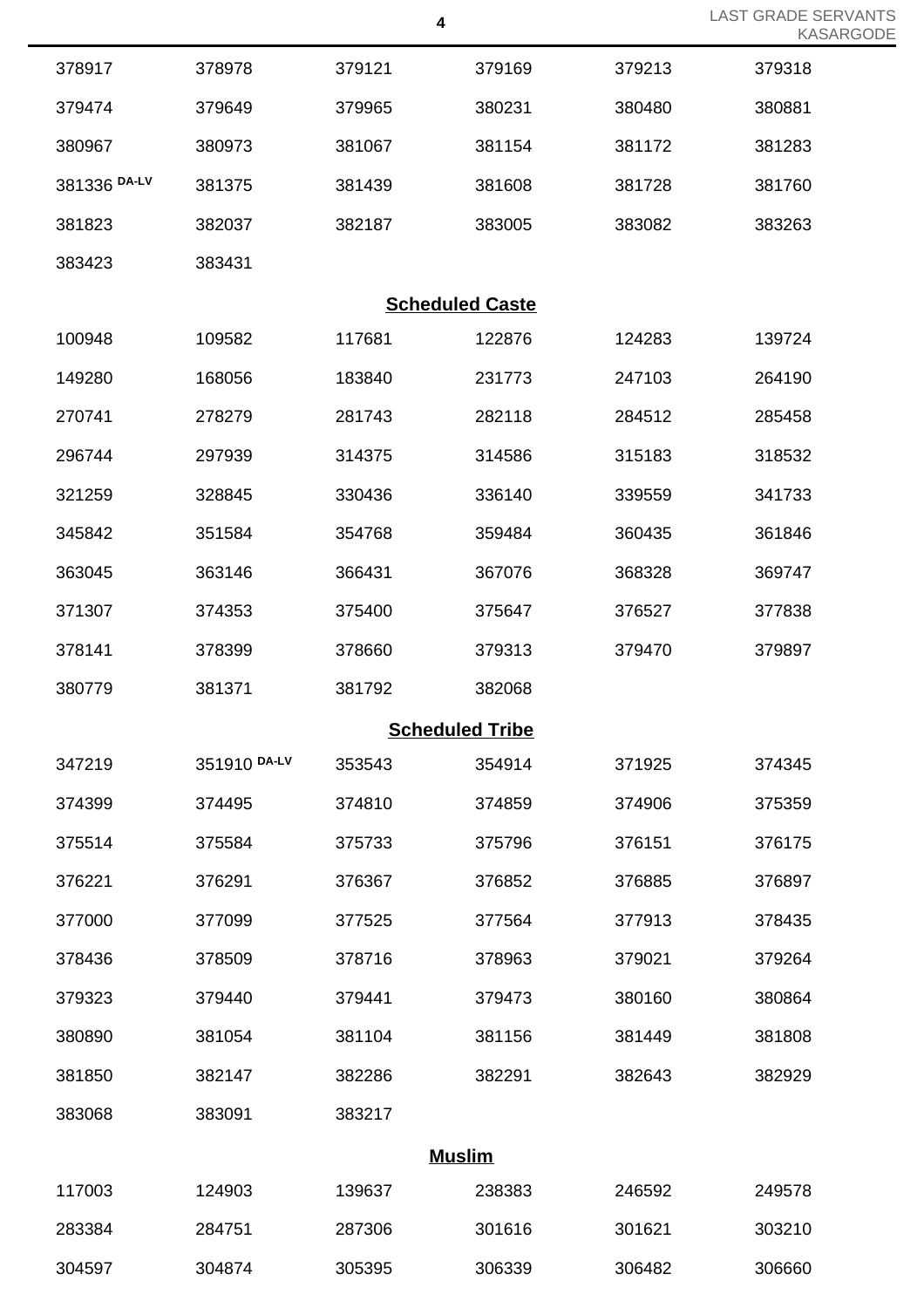|              |        |        | $\sqrt{5}$                 |                 | <b>LAST GRADE SE</b><br><b>KAS</b> |
|--------------|--------|--------|----------------------------|-----------------|------------------------------------|
| 306793       | 309867 | 311702 | 314170                     | 315091          | 315120                             |
| 315621       | 321071 | 329694 | 340327                     | 341985          | 342162                             |
| 342818       | 348063 | 348855 | 348861                     | 349221          | 349318                             |
| 351271       | 352393 | 355583 | 363781                     | 369420          | 374562                             |
| 374829 DA-LV | 375218 | 375266 | 375455                     | 375630          | 375794                             |
| 375909       | 376248 | 376360 | 377154                     | 377427 DA-LD/CP | 377498                             |
| 377725       | 377802 | 378106 | 378470                     | 378954          | 379210                             |
| 379752       | 379952 | 381086 | 381359                     | 381623 DA-LV    | 381817                             |
| 381987       | 382210 | 382396 | 382466                     | 383130          | 383181                             |
| 383439       |        |        |                            |                 |                                    |
|              |        |        | <b>Latin Catholics/A.I</b> |                 |                                    |
| 103032       | 107827 | 109975 | 126340                     | 126735          | 128001                             |
| 128400       | 128663 | 128858 | 131973                     | 132870          | 135378                             |
| 136592       | 138807 | 145064 | 161637                     | 162929          | 169218                             |
| 189232       | 189704 | 191155 | 200117                     | 201129          | 207634                             |
| 246443       | 248403 | 355744 | 366385                     | 381031          |                                    |
|              |        |        | <b>OBC</b>                 |                 |                                    |
| 135786       | 286715 | 340745 | 362420                     | 365806          | 369533                             |
| 374169       | 374680 | 374964 | 375123                     | 375146          | 375373                             |
| 375538       | 375587 | 376504 | 376732                     | 377331          | 377332                             |
| 377369       | 377396 | 377639 | 377955                     | 378003          | 378107                             |
| 378241       | 379427 | 379936 | 380041                     | 380246          | 380540                             |
| 380676       | 380725 | 381286 | 381312                     | 381470          | 381479                             |
| 381846       | 382085 | 382615 | 383078                     | 383135          | 383266                             |
| 383377       | 383476 |        |                            |                 |                                    |
|              |        |        | <b>Viswakarma</b>          |                 |                                    |
| 304745       | 362373 | 367801 | 368593                     | 375823          | 377134                             |
| 377534       | 377899 | 378403 | 378564                     | 379624          | 379771                             |
| 380296       | 381571 | 383215 |                            |                 |                                    |
|              |        |        | <b>SIUC Nadar</b>          |                 |                                    |
| 103028       | 105434 | 106240 | 107113                     | 115787          | 124633                             |
| 126564       | 127921 | 128177 | 128504                     | 133573          | 137731                             |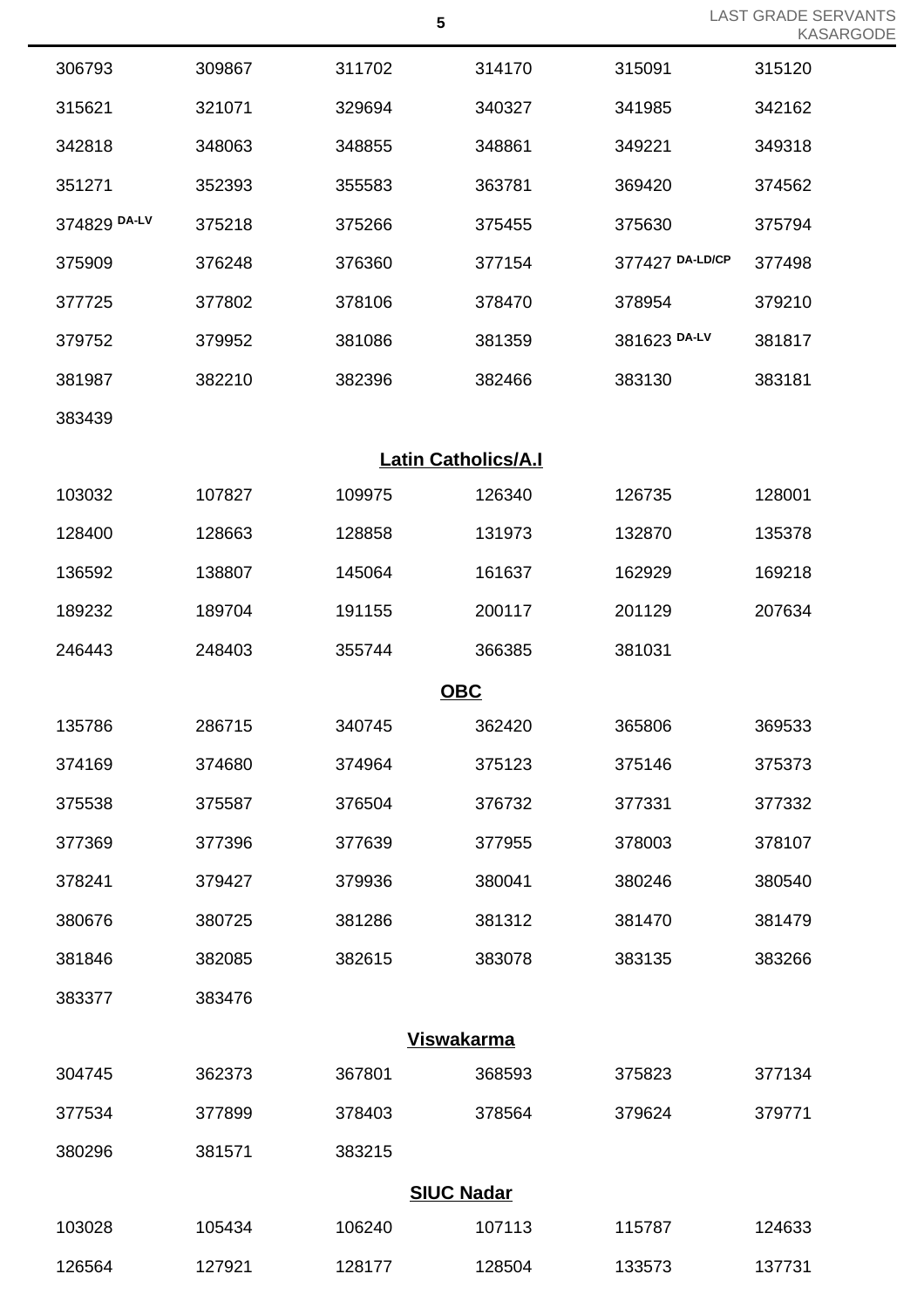|                                                                |                    |                 |                 |                 | KASARGC         |  |  |  |
|----------------------------------------------------------------|--------------------|-----------------|-----------------|-----------------|-----------------|--|--|--|
| 144588                                                         | 145892             | 265151          |                 |                 |                 |  |  |  |
| <b>Scheduled Caste Converts to Christianity</b>                |                    |                 |                 |                 |                 |  |  |  |
| 116840                                                         | 125870             | 146126          | 219024          | 220582          | 363360          |  |  |  |
| 364306                                                         | 366373             | 368577          | 374052          | 375093          | 375603          |  |  |  |
| 377463                                                         | 380552             | 383107          |                 |                 |                 |  |  |  |
|                                                                |                    | <b>Dheevara</b> |                 |                 |                 |  |  |  |
| 128125                                                         | 218084             | 334455          | 374988          | 375554          | 376038          |  |  |  |
| 376573                                                         | 377596             | 377876          | 378523          | 379230          | 379333          |  |  |  |
| 379709                                                         | 381183             | 381435          |                 |                 |                 |  |  |  |
|                                                                | <b>Hindu Nadar</b> |                 |                 |                 |                 |  |  |  |
| 113119                                                         | 123430             | 132056          | 133129          | 139222          | 141355          |  |  |  |
| 380733                                                         |                    |                 |                 |                 |                 |  |  |  |
| <b>List of Differently Abled Candidates for 3% Reservation</b> |                    |                 |                 |                 |                 |  |  |  |
| <b>Low Vision</b>                                              |                    |                 |                 |                 |                 |  |  |  |
| 130963 DA-LV                                                   | 351910 DA-LV       | 356406 DA-LV    | 370221 DA-LV    | 374244 DA-LV    | 374247 DA-LV    |  |  |  |
| 374829 DA-LV                                                   | 380125 DA-LV       | 380626 DA-LV    | 381138 DA-LV    | 381328 DA-LV    | 381336 DA-LV    |  |  |  |
| 381623 DA-LV                                                   |                    |                 |                 |                 |                 |  |  |  |
| <b>Hearing Impairment</b>                                      |                    |                 |                 |                 |                 |  |  |  |
| 374234 DA-HI                                                   | 374241 DA-HI       | 377431 DA-HI    | 380123 DA-HI    | 380128 DA-HI    | 380426 DA-HI    |  |  |  |
| 380430 DA-HI                                                   | 380842 DA-HI       | 381128 DA-HI    | 381133 DA-HI    | 381323 DA-HI    | 381330 DA-HI    |  |  |  |
| 381332 DA-HI                                                   |                    |                 |                 |                 |                 |  |  |  |
| <b>Locomotor Disability / Cerebral Palsy</b>                   |                    |                 |                 |                 |                 |  |  |  |
| 366720 DA-LD/CP                                                | 377427 DA-LD/CP    | 377428 DA-LD/CP | 377429 DA-LD/CP | 377442 DA-LD/CP | 380434 DA-LD/CP |  |  |  |
| 380437 DA-LD/CP                                                | 380439 DA-LD/CP    | 380442 DA-LD/CP | 380626 DA-LD/CP | 380627 DA-LD/CP | 380635 DA-LD/CP |  |  |  |
|                                                                |                    |                 |                 |                 |                 |  |  |  |

**DA-LD/CP**